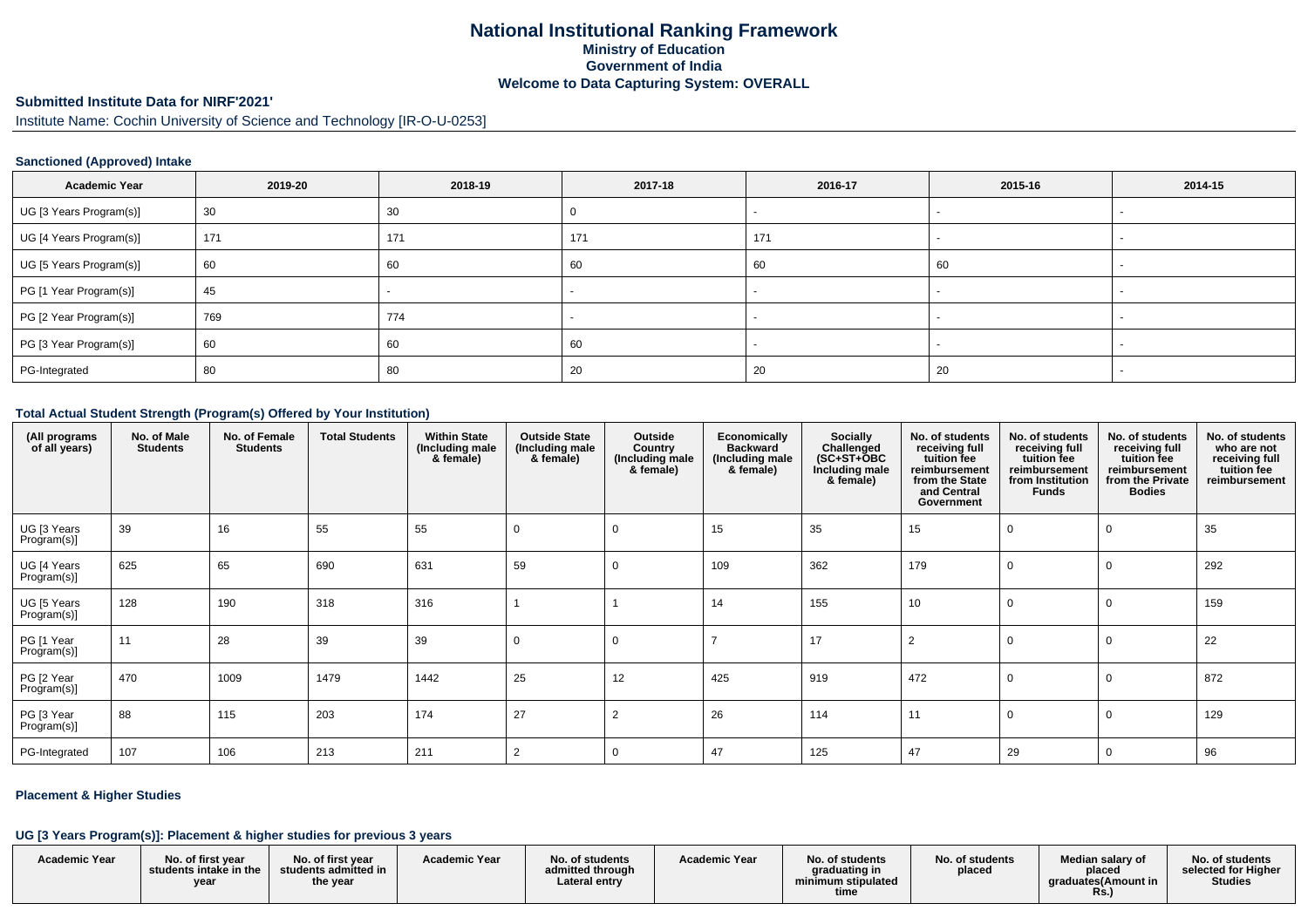| 2015-16 |  | 2016-17 | 2017-18 |  | O(Zero) |  |
|---------|--|---------|---------|--|---------|--|
| 2016-17 |  | 2017-18 | 2018-19 |  | O(Zero) |  |
| 2017-18 |  | 2018-19 | 2019-20 |  | O(Zero) |  |

## **UG [4 Years Program(s)]: Placement & higher studies for previous 3 years**

| <b>Academic Year</b> | No. of first year<br>students intake in the<br>year | No. of first year<br>students admitted in<br>the year | <b>Academic Year</b> | No. of students<br>admitted through<br>Lateral entry | <b>Academic Year</b> | No. of students<br>graduating in<br>minimum stipulated<br>time | No. of students<br>placed | Median salary of<br>placed<br>graduates (Amount in<br><b>Rs.</b> ) | No. of students<br>selected for Higher<br><b>Studies</b> |
|----------------------|-----------------------------------------------------|-------------------------------------------------------|----------------------|------------------------------------------------------|----------------------|----------------------------------------------------------------|---------------------------|--------------------------------------------------------------------|----------------------------------------------------------|
| 2014-15              | 171                                                 | 167                                                   | 2015-16              |                                                      | 2017-18              | 125                                                            | 66                        | 350000(Three Lakhs<br>Fifty Thousand)                              | 24                                                       |
| 2015-16              | 171                                                 | 156                                                   | 2016-17              |                                                      | 2018-19              | 115                                                            | 48                        | 450000(Four Lakhs<br>Fifty Thousand)                               | 17                                                       |
| 2016-17              | 171                                                 | 171                                                   | 2017-18              |                                                      | 2019-20              | 150                                                            | 55                        | 480000(Four Lakhs<br>Eighty Thousand)                              |                                                          |

## **UG [5 Years Program(s)]: Placement & higher studies for previous 3 years**

| <b>Academic Year</b> | No. of first year<br>students intake in the<br>year | No. of first vear<br>students admitted in<br>the year | <b>Academic Year</b> | No. of students<br>admitted through<br>Lateral entry | <b>Academic Year</b> | No. of students<br>graduating in<br>minimum stipulated<br>time | No. of students<br>placed | Median salary of<br>placed<br>graduates(Amount in<br><b>Rs.)</b> | No. of students<br>selected for Higher<br><b>Studies</b> |
|----------------------|-----------------------------------------------------|-------------------------------------------------------|----------------------|------------------------------------------------------|----------------------|----------------------------------------------------------------|---------------------------|------------------------------------------------------------------|----------------------------------------------------------|
| 2013-14              | 60                                                  | 72                                                    | 2014-15              |                                                      | 2017-18              | 57                                                             |                           | O(Zero)                                                          |                                                          |
| 2014-15              | 60                                                  | 58                                                    | 2015-16              |                                                      | 2018-19              | 58                                                             | 20                        | 350000(Three Lakhs<br>Fifty Thousand)                            |                                                          |
| 2015-16              | 60                                                  | 58                                                    | 2016-17              |                                                      | 2019-20              | 48                                                             |                           | 330000(Three Lakh<br>Thirty Thousand)                            | 33                                                       |

## **PG [1 Years Program(s)]: Placement & higher studies for previous 3 years**

| <b>Academic Year</b> | No. of first year<br>students intake in the<br>year | No. of first vear<br>students admitted in<br>the year | <b>Academic Year</b> | No. of students graduating in minimum<br>stipulated time | No. of students<br>placed | Median salary of<br>placed<br>graduates(Amount in<br><b>Rs.)</b> | No. of students<br>selected for Higher<br>Studies |
|----------------------|-----------------------------------------------------|-------------------------------------------------------|----------------------|----------------------------------------------------------|---------------------------|------------------------------------------------------------------|---------------------------------------------------|
| 2017-18              | 45                                                  | 22                                                    | 2017-18              | 20                                                       |                           | O(Zero)                                                          |                                                   |
| 2018-19              | 45                                                  | 34                                                    | 2018-19              | 33                                                       |                           | O(Zero)                                                          |                                                   |
| 2019-20              | 45                                                  | 39                                                    | 2019-20              | 38                                                       |                           | 240000(Two Lakhs<br>Forty Thousand)                              |                                                   |

### **PG [2 Years Program(s)]: Placement & higher studies for previous 3 years**

| <b>Academic Year</b> | No. of first year<br>students intake in the<br>year | No. of first vear<br>students admitted in<br>the year | <b>Academic Year</b> | No. of students graduating in minimum<br>stipulated time | No. of students<br>placed | Median salary of<br>placed<br>graduates(Amount in<br><b>Rs.)</b> | No. of students<br>selected for Higher<br><b>Studies</b> |
|----------------------|-----------------------------------------------------|-------------------------------------------------------|----------------------|----------------------------------------------------------|---------------------------|------------------------------------------------------------------|----------------------------------------------------------|
| 2016-17              | 763                                                 | 638                                                   | 2017-18              | 615                                                      | 157                       | 360000(Three Lakhs<br>Sixty Thousand)                            | 69                                                       |
| 2017-18              | 769                                                 | 694                                                   | 2018-19              | 620                                                      | 150                       | 400000(Four Lakhs)                                               | 57                                                       |
| 2018-19              | 774                                                 | 760                                                   | 2019-20              | 719                                                      | 152                       | 412000(Four Lakhs<br>Twelve Thousand)                            | 122                                                      |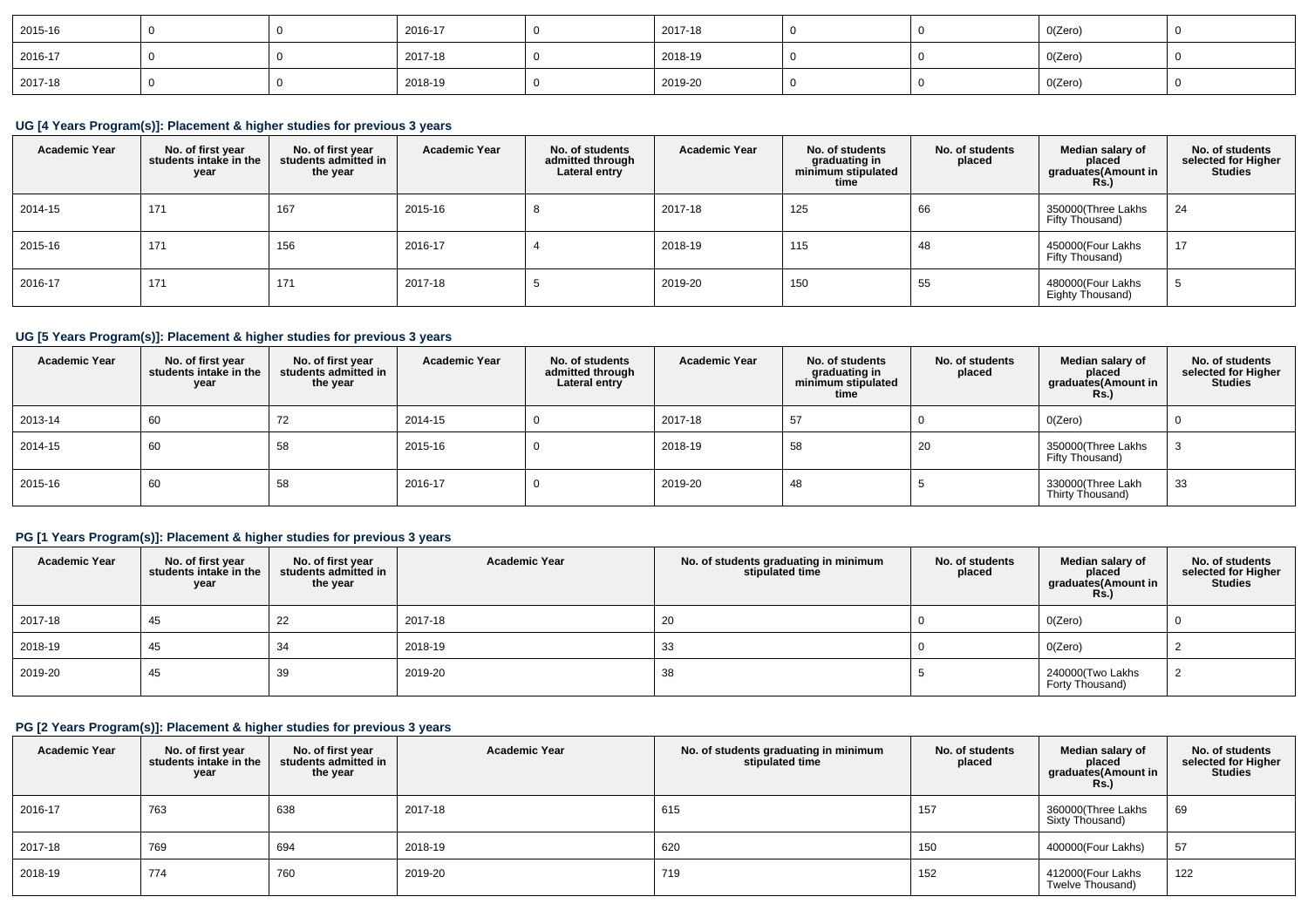### **PG [3 Years Program(s)]: Placement & higher studies for previous 3 years**

| <b>Academic Year</b> | No. of first year<br>students intake in the<br>year | No. of first year<br>students admitted in<br>the year | <b>Academic Year</b> | No. of students<br>admitted through<br>Lateral entry | <b>Academic Year</b> | No. of students<br>graduating in<br>minimum stipulated<br>time | No. of students<br>placed | Median salary of<br>placed<br>graduates(Amount in<br>Rs.) | No. of students<br>selected for Higher<br><b>Studies</b> |
|----------------------|-----------------------------------------------------|-------------------------------------------------------|----------------------|------------------------------------------------------|----------------------|----------------------------------------------------------------|---------------------------|-----------------------------------------------------------|----------------------------------------------------------|
| 2015-16              | 60                                                  | 60                                                    | 2016-17              | 13                                                   | 2017-18              | 52                                                             | 15                        | 336000(Three Lakhs<br>Thirty Six Thousand)                | 12                                                       |
| 2016-17              | 60                                                  | 60                                                    | 2017-18              | 13                                                   | 2018-19              | 70                                                             | 31                        | 360000(Three Lakhs<br>Sixty Thousand)                     |                                                          |
| 2017-18              | 60                                                  | 60                                                    | 2018-19              | 14                                                   | 2019-20              | 68                                                             | 47                        | 336000(Three Lakhs<br>Thirty Six Thousand)                | ▵                                                        |

### **PG-Integrated [5 Years Program(s)]: Placement & higher studies for previous 3 years**

| <b>Academic Year</b> | No. of first year<br>students intake in the<br>year | No. of first year<br>students admitted in<br>the year | <b>Academic Year</b> | No. of students graduating in minimum<br>stipulated time | No. of students<br>placed | Median salary of<br>placed<br>graduates(Amount in<br><b>Rs.)</b> | No. of students<br>selected for Higher<br><b>Studies</b> |
|----------------------|-----------------------------------------------------|-------------------------------------------------------|----------------------|----------------------------------------------------------|---------------------------|------------------------------------------------------------------|----------------------------------------------------------|
| 2013-14              | 20                                                  | 20                                                    | 2017-18              | 18                                                       |                           | 500000(Five Lakhs)                                               |                                                          |
| 2014-15              | 20                                                  | 21                                                    | 2018-19              |                                                          |                           | O(Zero)                                                          |                                                          |
| 2015-16              | 20                                                  | 20                                                    | 2019-20              | 19                                                       |                           | 480000(Four Lakhs<br>Eighty Thousand)                            |                                                          |

### **Ph.D Student Details**

|           | Ph.D (Student pursuing doctoral program till 2019-20 Students admitted in the academic year 2020-21 should not be entered here.) |                                                            |                       |
|-----------|----------------------------------------------------------------------------------------------------------------------------------|------------------------------------------------------------|-----------------------|
|           |                                                                                                                                  |                                                            | <b>Total Students</b> |
| Full Time |                                                                                                                                  | 551                                                        |                       |
| Part Time |                                                                                                                                  | 326                                                        |                       |
|           |                                                                                                                                  | No. of Ph.D students graduated (including Integrated Ph.D) |                       |
|           | 2019-20                                                                                                                          | 2018-19                                                    | 2017-18               |
| Full Time | 78                                                                                                                               | 77                                                         | 64                    |
| Part Time | 72                                                                                                                               | 97                                                         | 84                    |

### **Online Education**

| 1. Does all programs/courses were completed on time. | Yes |
|------------------------------------------------------|-----|
|------------------------------------------------------|-----|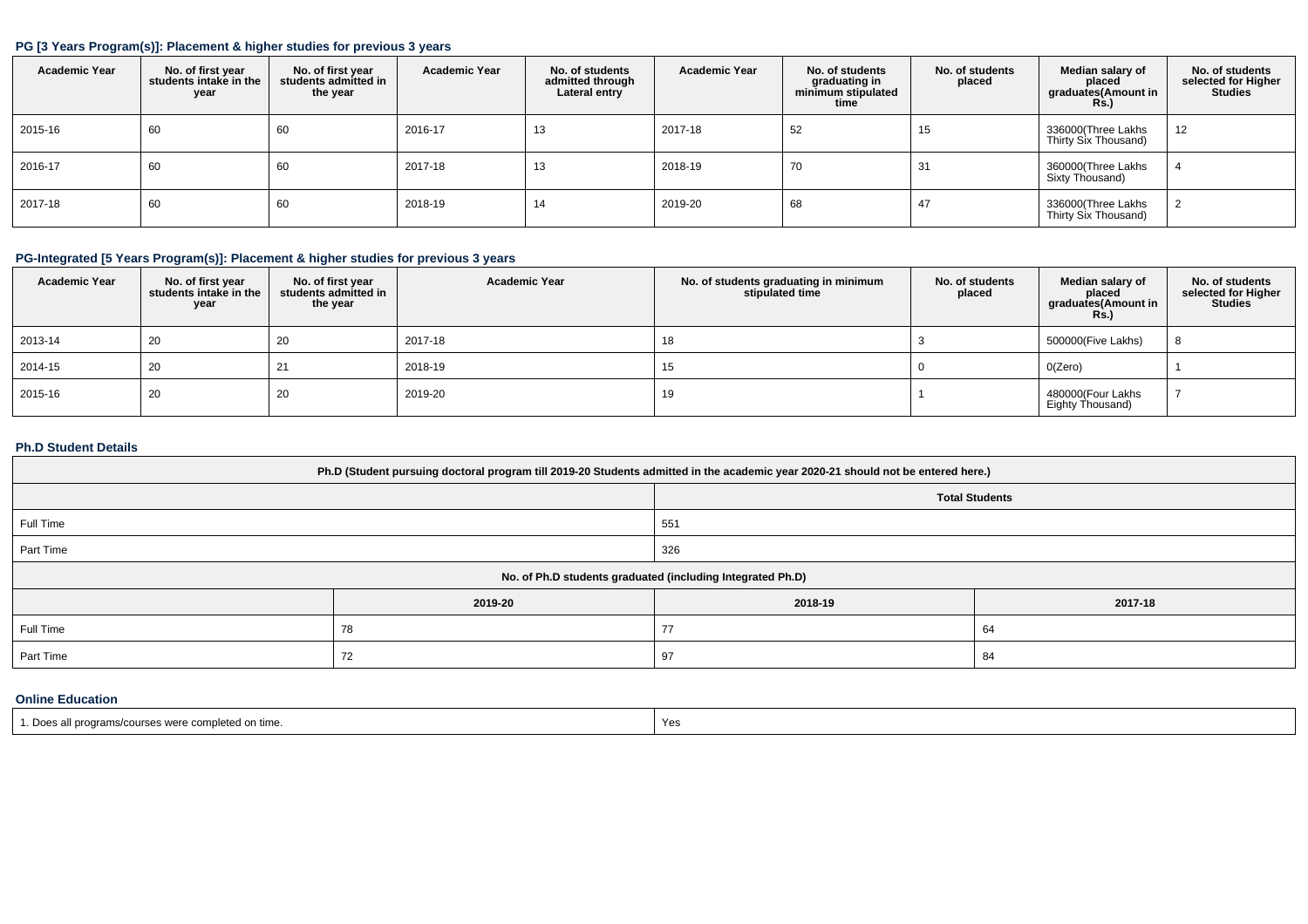| 2. Measures taken to complete the syllabus of courses and programs.                             |                                                                                       | All academic programs of the University were offered in regular offline mode till March 2020 and all these courses switched to online mode during the lockdown period which was declared due to the Pandemic outbreak. For the<br>platform MOODLE is being used (https://moodle.cusat.ac.in/). Initially, a survey was conducted to assess the digital readiness of<br>the students to commence the classes in online mode.<br>In addition to MOODLE, faculty members have organized recorded lectures, voice notes and textual notes through online<br>platforms such as GoogleMeet, ZOOM and Google classrooms. To make online education interactive, faculty members regularly<br>communicate with the students through the mediums such as telephone call, email, whatsapp chats etc. which also help the<br>students to express their concerns if any.<br>Students are also encouraged to participate in certification courses and courses using platforms such as SWAYAM, NPTEL,<br>COURSERA etc.<br>Coverage of syllabus was ensured using a variety of measures. All live classes were as per the weekly timetable planned and<br>approved at the start of the semester by faculty council. This facilitated proper session plan by<br>completion of the syllabus.<br>To assess the progress of teaching learning in online mode, departments regularly convene faculty meetings and assess status<br>of progress. Also remedial coaching for slow learners are also arranged.<br>Along with the classes, continuous internal evaluations in the form of assignments, tests, seminars etc. were also conducted.<br>Subsequently the end se<br>In a nut shell, following measures were initiated to ensure timely completion of courses:<br>?For every subject, online classes are conducted.<br>?Ensured that necessary infrastructure is set up in very quick time so that faculty members could conduct classes online.<br>?Ensured that all students can access online lectures and materials.<br>?Frequent doubt clearing sessions by the respective faculties.<br>?Continuous internal assessment through assignments, tests, seminars etc.<br>?Swift switchover and adaptation to online mode of education including conduct of examinations. |                                                |  |  |  |
|-------------------------------------------------------------------------------------------------|---------------------------------------------------------------------------------------|-------------------------------------------------------------------------------------------------------------------------------------------------------------------------------------------------------------------------------------------------------------------------------------------------------------------------------------------------------------------------------------------------------------------------------------------------------------------------------------------------------------------------------------------------------------------------------------------------------------------------------------------------------------------------------------------------------------------------------------------------------------------------------------------------------------------------------------------------------------------------------------------------------------------------------------------------------------------------------------------------------------------------------------------------------------------------------------------------------------------------------------------------------------------------------------------------------------------------------------------------------------------------------------------------------------------------------------------------------------------------------------------------------------------------------------------------------------------------------------------------------------------------------------------------------------------------------------------------------------------------------------------------------------------------------------------------------------------------------------------------------------------------------------------------------------------------------------------------------------------------------------------------------------------------------------------------------------------------------------------------------------------------------------------------------------------------------------------------------------------------------------------------------------------------------------------------------------------------------------------------------------|------------------------------------------------|--|--|--|
| 3. The period of delay in completion of syllabus (in months).                                   |                                                                                       |                                                                                                                                                                                                                                                                                                                                                                                                                                                                                                                                                                                                                                                                                                                                                                                                                                                                                                                                                                                                                                                                                                                                                                                                                                                                                                                                                                                                                                                                                                                                                                                                                                                                                                                                                                                                                                                                                                                                                                                                                                                                                                                                                                                                                                                             |                                                |  |  |  |
| 4. The period of delay in conducting exams (in months).                                         |                                                                                       |                                                                                                                                                                                                                                                                                                                                                                                                                                                                                                                                                                                                                                                                                                                                                                                                                                                                                                                                                                                                                                                                                                                                                                                                                                                                                                                                                                                                                                                                                                                                                                                                                                                                                                                                                                                                                                                                                                                                                                                                                                                                                                                                                                                                                                                             |                                                |  |  |  |
| <b>Portal Name</b>                                                                              | No, of students offered online courses which have credit<br>transferred to transcript | Total no, of online courses which have credit transferred<br>to the transcript                                                                                                                                                                                                                                                                                                                                                                                                                                                                                                                                                                                                                                                                                                                                                                                                                                                                                                                                                                                                                                                                                                                                                                                                                                                                                                                                                                                                                                                                                                                                                                                                                                                                                                                                                                                                                                                                                                                                                                                                                                                                                                                                                                              | Total no. of credits transferred to transcript |  |  |  |
| Swayam                                                                                          | 83                                                                                    | 3                                                                                                                                                                                                                                                                                                                                                                                                                                                                                                                                                                                                                                                                                                                                                                                                                                                                                                                                                                                                                                                                                                                                                                                                                                                                                                                                                                                                                                                                                                                                                                                                                                                                                                                                                                                                                                                                                                                                                                                                                                                                                                                                                                                                                                                           | 6                                              |  |  |  |
| Moodle                                                                                          | 421                                                                                   | 58                                                                                                                                                                                                                                                                                                                                                                                                                                                                                                                                                                                                                                                                                                                                                                                                                                                                                                                                                                                                                                                                                                                                                                                                                                                                                                                                                                                                                                                                                                                                                                                                                                                                                                                                                                                                                                                                                                                                                                                                                                                                                                                                                                                                                                                          | 181                                            |  |  |  |
| Google meet, Google class room and Zoom                                                         | 1131                                                                                  | 226<br>462                                                                                                                                                                                                                                                                                                                                                                                                                                                                                                                                                                                                                                                                                                                                                                                                                                                                                                                                                                                                                                                                                                                                                                                                                                                                                                                                                                                                                                                                                                                                                                                                                                                                                                                                                                                                                                                                                                                                                                                                                                                                                                                                                                                                                                                  |                                                |  |  |  |
| 5. No. of courses developed and available online on Swayam platform by your institution faculty |                                                                                       | $\Omega$                                                                                                                                                                                                                                                                                                                                                                                                                                                                                                                                                                                                                                                                                                                                                                                                                                                                                                                                                                                                                                                                                                                                                                                                                                                                                                                                                                                                                                                                                                                                                                                                                                                                                                                                                                                                                                                                                                                                                                                                                                                                                                                                                                                                                                                    |                                                |  |  |  |

# **Financial Resources: Utilised Amount for the Capital expenditure for previous 3 years**

| <b>Academic Year</b>                                                                            | 2019-20                                                                                                                                                                                         | 2018-19                                                                                              | 2017-18                                                                                     |  |
|-------------------------------------------------------------------------------------------------|-------------------------------------------------------------------------------------------------------------------------------------------------------------------------------------------------|------------------------------------------------------------------------------------------------------|---------------------------------------------------------------------------------------------|--|
|                                                                                                 | <b>Utilised Amount</b>                                                                                                                                                                          | <b>Utilised Amount</b>                                                                               | <b>Utilised Amount</b>                                                                      |  |
|                                                                                                 |                                                                                                                                                                                                 | Annual Capital Expenditure on Academic Activities and Resources (excluding expenditure on buildings) |                                                                                             |  |
| Library                                                                                         | 29966443 (Two Crore Ninety Nine Lakh Sixty Six Thousand<br>11377391 (One Crore Thirteen Lakh Seventy Seven Thousand<br>Four Hundred and Forty Three only)<br>Three Hundred and Ninety One only) |                                                                                                      | 46624142 (Four Crore Sixty Six Lakh Twenty Four Thousand<br>One Hundred and Forty Two only) |  |
| New Equipment for Laboratories                                                                  | 38628585 (Three Crore Eighty Six Lakh Twenty Eight<br>Thousand Five Hundred and Eighty Five only)                                                                                               | 37840360 (Three Crore Seventy Eight Lakh Forty Thousand<br>Three Hundred and Sixty only)             | 26770154 (Two Crore Sixty Seven Lakh Seventy Thousand<br>One Hundred and Fifty Four only)   |  |
| <b>Engineering Workshops</b>                                                                    | 23068947 (Two Crore Thirty Lakh Sixty Eight Thousand Nine<br>Hundred and Forty Seven only)                                                                                                      | 19020450 (One Crore Ninety Lakh Twenty Thousand Four<br>Hundred and Fifty only)                      | 4370118 (Forty Three Lakh Seventy Thousand One Hundred<br>and Eighteen only)                |  |
| Other expenditure on creation of Capital Assets (excluding<br>expenditure on Land and Building) | 26590112 (Two Crore Sixty Five Lakh Ninety Thousand One<br>Hundred and Twelve only)                                                                                                             | 26473838 (Two Crore Sixty Four Lakh Seventy Three<br>Thousand Eight Hundred and Thirty Eight only)   | 20764627 (Two Crore Seven Lakh Sixty Four Thousand Six<br>Hundred and Twenty Seven only)    |  |

## **Financial Resources: Utilised Amount for the Operational expenditure for previous 3 years**

| <b>Academic Year</b>                  | 2019-20                | 2018-19                | 2017-18                |  |
|---------------------------------------|------------------------|------------------------|------------------------|--|
|                                       | <b>Utilised Amount</b> | <b>Utilised Amount</b> | <b>Utilised Amount</b> |  |
| <b>Annual Operational Expenditure</b> |                        |                        |                        |  |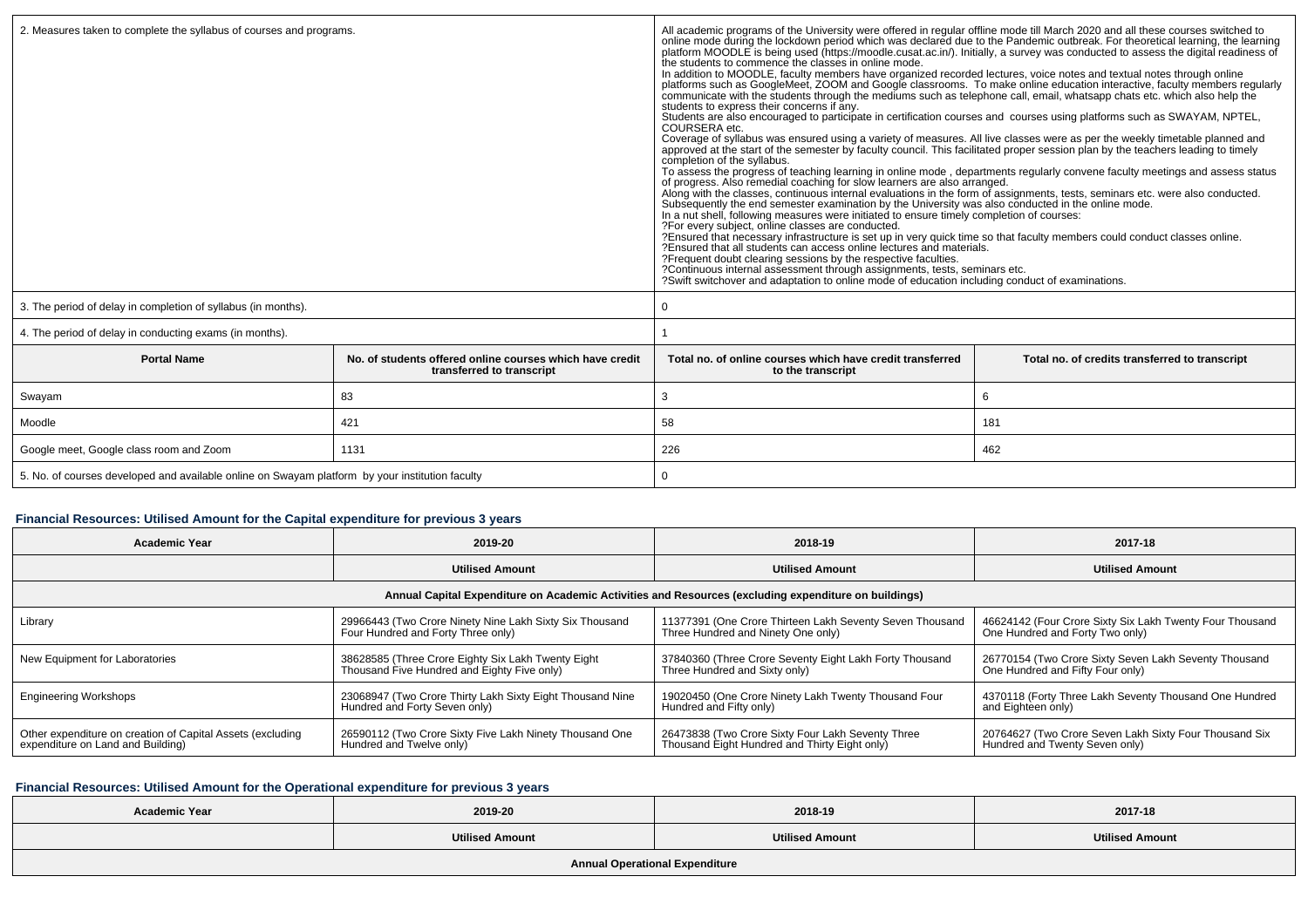| Salaries (Teaching and Non Teaching staff)                                                                                                                                                      | 1509779267 (One Hundred and Fifty Crore Ninety Seven Lakh<br>Seventy Nine Thousand Two Hundred and Sixty Seven only) | 1343928259 (One Hundred and Thirty Four Crore Thirty Nine<br>Lakh Twenty Eight Thousand Two Hundred and Fifty Nine<br>only) | 1461591785 (One Hundred and Forty Six Crore Fifteen Lakh<br>Ninety One Thousand Seven Hundred and Eighty Five only) |  |
|-------------------------------------------------------------------------------------------------------------------------------------------------------------------------------------------------|----------------------------------------------------------------------------------------------------------------------|-----------------------------------------------------------------------------------------------------------------------------|---------------------------------------------------------------------------------------------------------------------|--|
| Maintenance of Academic Infrastructure or consumables and<br>other running expenditures (excluding maintenance of hostels<br>and allied services, rent of the building, depreciation cost, etc) | 123293706 (Twelve Crore Thirty Two Lakh Ninety Three<br>Thousand Seven Hundred and Six only)                         | 126161558 (Twelve Crore Sixty One Lakh Sixty One Thousand<br>Five Hundred and Fifty Eight only)                             | 129519693 (Twelve Crore Ninety Five Lakh Nineteen<br>Thousand Six Hundred and Ninety Three only)                    |  |
| Seminars/Conferences/Workshops                                                                                                                                                                  | 4880576 (Forty Eight Lakh Eighty Thousand Five Hundred and<br>Seventy Six only)                                      | 5632801 (Fifty Six Lakh Thirty Two Thousand Eight Hundred<br>and One only)                                                  | 15617166 (One Crore Fifty Six Lakh Seventeen Thousand One<br>Hundred Sixty Six Only)                                |  |

#### **IPR**

| Calendar year            | 2019 | 2018 | 2017 |  |  |
|--------------------------|------|------|------|--|--|
| No. of Patents Published |      |      |      |  |  |
| No. of Patents Granted   |      |      |      |  |  |

## **Sponsored Research Details**

| <b>Financial Year</b>                    | 2019-20                                                                       | 2018-19                                                                                | 2017-18                                                                         |  |  |
|------------------------------------------|-------------------------------------------------------------------------------|----------------------------------------------------------------------------------------|---------------------------------------------------------------------------------|--|--|
| Total no. of Sponsored Projects          | 120                                                                           | 137                                                                                    | 121                                                                             |  |  |
| Total no. of Funding Agencies            | 23                                                                            | -4                                                                                     | -24                                                                             |  |  |
| Total Amount Received (Amount in Rupees) | 224007539                                                                     | 131896342                                                                              | 195106185                                                                       |  |  |
| Amount Received in Words                 | Twenty Two Crores Forty Lakhs Seven Thousand Five<br>Hundred Thirty Nine Only | Thirteen Crores Eighteen Lakhs Ninety Six Thousand Three<br>Hundred and Forty Two only | Nineteen Crore Fifty One Lakhs Six Thousand One Hundred<br>and Eighty Five only |  |  |

## **Consultancy Project Details**

| <b>Financial Year</b>                    | 2019-20                                                                               | 2018-19                                                                  | 2017-18                                                                               |  |
|------------------------------------------|---------------------------------------------------------------------------------------|--------------------------------------------------------------------------|---------------------------------------------------------------------------------------|--|
| Total no. of Consultancy Projects        | 289                                                                                   | 848                                                                      | 348                                                                                   |  |
| Total no. of Client Organizations        |                                                                                       | 1592                                                                     | 345                                                                                   |  |
| Total Amount Received (Amount in Rupees) | 33932183                                                                              | 5244353                                                                  | 19554775                                                                              |  |
| Amount Received in Words                 | Three Crore Thirty Nine Lakh Thirty Two Thousand One<br>Hundred and Eighty Three only | Fifty Two Lakh Forty Four Thousand Three Hundred and Fifty<br>Three only | One Crore Ninety Five Lakh Fifty Four Thousand Seven<br>Hundred and Seventy Five only |  |

## **Executive Development Program/Management Development Programs**

| <b>Financial Year</b>                                                             | 2019-20                                                                             | 2018-19                                                                    | 2017-18                                            |  |
|-----------------------------------------------------------------------------------|-------------------------------------------------------------------------------------|----------------------------------------------------------------------------|----------------------------------------------------|--|
| Total no. of Executive Development Programs/ Management<br>Development Programs   |                                                                                     |                                                                            |                                                    |  |
| Total no. of Participants                                                         | 451                                                                                 | 342                                                                        | 33'                                                |  |
| Total Annual Earnings (Amount in Rupees)(Excluding Lodging<br>& Boarding Charges) | 21739395                                                                            | 16850880                                                                   | 20007910                                           |  |
| Total Annual Earnings in Words                                                    | Two Crore Seventeen Lakh Thirty Nine Thousand Three<br>Hundred and Ninety Five only | One Crore Sixty Eight Lakh Fifty Thousand Eight Hundred and<br>Eighty only | Two Crore Seven Thousand Nine Hundred and Ten only |  |

## **PCS Facilities: Facilities of physically challenged students**

| 1. Do your institution buildings have Lifts/Ramps? | Yes, more than 80% of the buildings |
|----------------------------------------------------|-------------------------------------|
|----------------------------------------------------|-------------------------------------|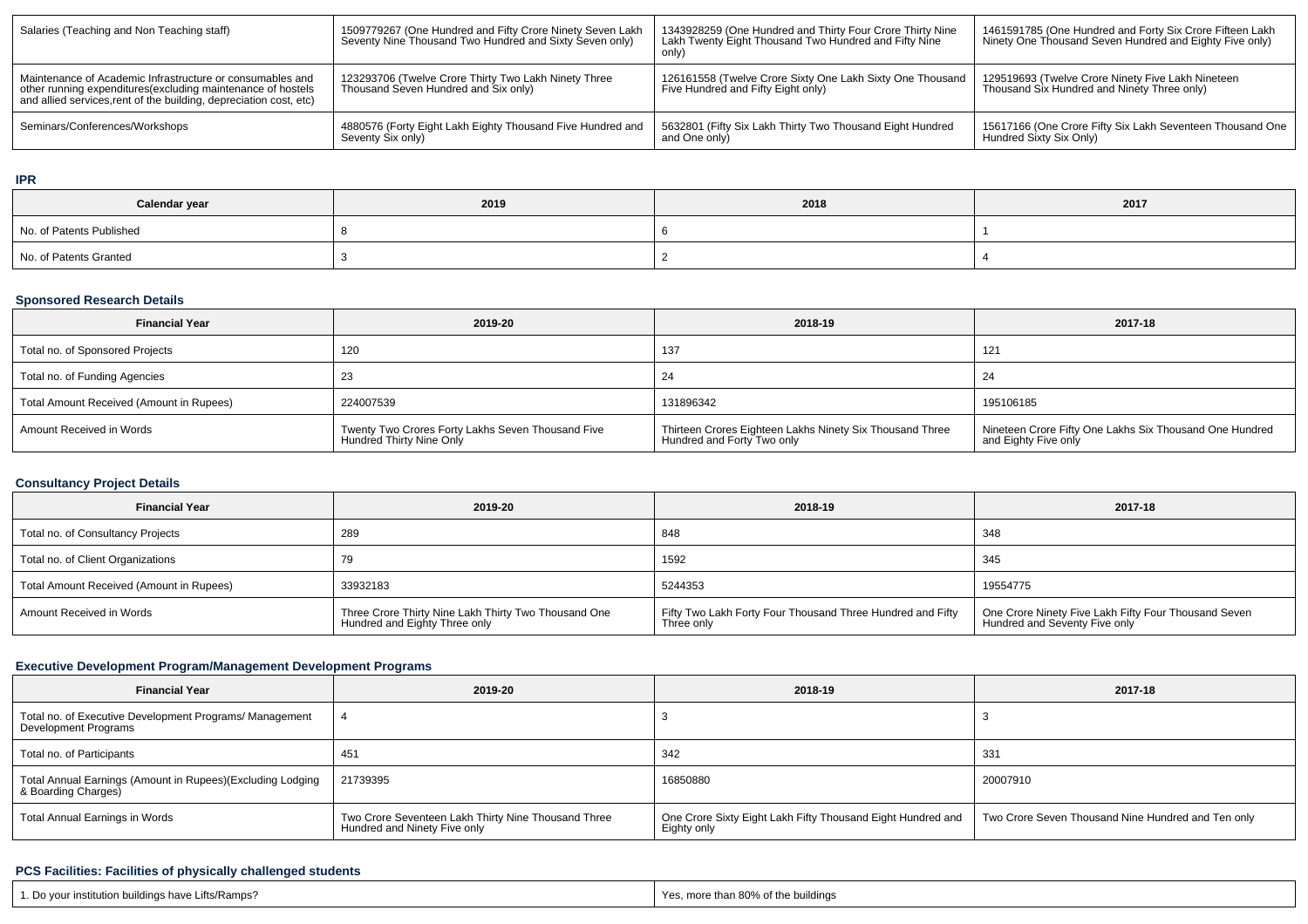| 2. Do your institution have provision for walking aids, includingwheelchairs and transportation from one building to another for<br>handicapped students? | Yes                                 |
|-----------------------------------------------------------------------------------------------------------------------------------------------------------|-------------------------------------|
| 3. Do your institution buildings have specially designed toilets for handicapped students?                                                                | Yes, more than 80% of the buildings |

### **Accreditation**

#### **NBA Accreditation**1.Does your institute have a valid NBA Accreditation?expression of the contract of the contract of the contract of the contract of the contract of the contract of the contract of the contract of the contract of the contract of the contract of the contract of the contract of

#### **NAAC Accreditation**

| 1. Does your institute have a valid NAAC Accreditation? |            | YES |             |
|---------------------------------------------------------|------------|-----|-------------|
| Valid from                                              | Valid upto |     | <b>CGPA</b> |
| 16-09-2016                                              | 15-09-2021 |     | 3.09        |

### **Faculty Details**

| Srno           | Name                      | Age | Designation            | Gender | Qualification | Experience (In<br>Months) | <b>Is Associated</b><br><b>Last Year</b> | Currently<br>working with<br>institution? | <b>Joining Date</b> | <b>Leaving Date</b>      | <b>Association type</b> |
|----------------|---------------------------|-----|------------------------|--------|---------------|---------------------------|------------------------------------------|-------------------------------------------|---------------------|--------------------------|-------------------------|
|                | Bhasi M                   | 56  | Professor              | Male   | Ph.D          | 377                       | Yes                                      | Yes                                       | 09-03-1990          | $\overline{\phantom{a}}$ | Regular                 |
| $\overline{2}$ | Santhosh Kumar P          | 41  | Assistant<br>Professor | Male   | Ph.D          | 137                       | Yes                                      | Yes                                       | 16-08-2017          | --                       | Regular                 |
| 3              | Madhu V                   | 52  | Assistant<br>Professor | Male   | Ph.D          | 180                       | Yes                                      | Yes                                       | 05-10-2006          | $\overline{\phantom{a}}$ | Regular                 |
| 4              | <b>BABY</b><br>CHAKRAPANI | 57  | Associate<br>Professor | Male   | M.Sc.         | 373                       | Yes                                      | Yes                                       | 07-02-1990          | --                       | Regular                 |
| 5              | Muhammed<br>Rishad K P    | 34  | Assistant<br>Professor | Male   | M.Sc.         | 60                        | Yes                                      | Yes                                       | 24-02-2016          | $\overline{\phantom{a}}$ | Regular                 |
| 6              | Devi Soumyaja             | 35  | Assistant<br>Professor | Female | Ph.D          | 75                        | Yes                                      | Yes                                       | 13-12-2017          | --                       | Regular                 |
| $\overline{7}$ | Jagathi Raj V P           | 56  | Professor              | Male   | Ph.D          | 374                       | Yes                                      | Yes                                       | 26-04-2001          | --                       | Regular                 |
| 8              | Manoj Edward              | 51  | Professor              | Male   | Ph.D          | 274                       | Yes                                      | Yes                                       | 21-08-2001          | $\overline{\phantom{a}}$ | Regular                 |
| 9              | Manu Melwin Joy           | 36  | Assistant<br>Professor | Male   | Ph.D          | 43                        | Yes                                      | Yes                                       | 24-11-2017          | --                       | Regular                 |
| 10             | Mavoothu D                | 52  | Professor              | Male   | Ph.D          | 339                       | Yes                                      | Yes                                       | 03-11-1993          | $\overline{\phantom{a}}$ | Regular                 |
| 11             | Rajitha Kumar S           | 56  | Professor              | Male   | Ph.D          | 279                       | Yes                                      | Yes                                       | 14-06-2006          | --                       | Regular                 |
| 12             | Sam Thomas                | 50  | Professor              | Male   | Ph.D          | 267                       | Yes                                      | Yes                                       | 28-04-1999          | $\overline{\phantom{a}}$ | Regular                 |
| 13             | Sangeetha K<br>Prathap    | 45  | Assistant<br>Professor | Female | Ph.D          | 90                        | Yes                                      | Yes                                       | 22-02-2016          | $\overline{\phantom{a}}$ | Regular                 |
| 14             | Santhosh Kumar S          | 51  | Professor              | Male   | Ph.D          | 294                       | Yes                                      | Yes                                       | 11-01-2017          | $\overline{\phantom{a}}$ | Regular                 |
| 15             | Zakkariya K A             | 49  | Professor              | Male   | Ph.D          | 275                       | Yes                                      | Yes                                       | 14-07-2000          | $\overline{\phantom{a}}$ | Regular                 |
| 16             | Aneesh V Pillai           | 36  | Assistant<br>Professor | Male   | Ph.D          | 83                        | Yes                                      | Yes                                       | 30-08-2014          | $\overline{\phantom{a}}$ | Regular                 |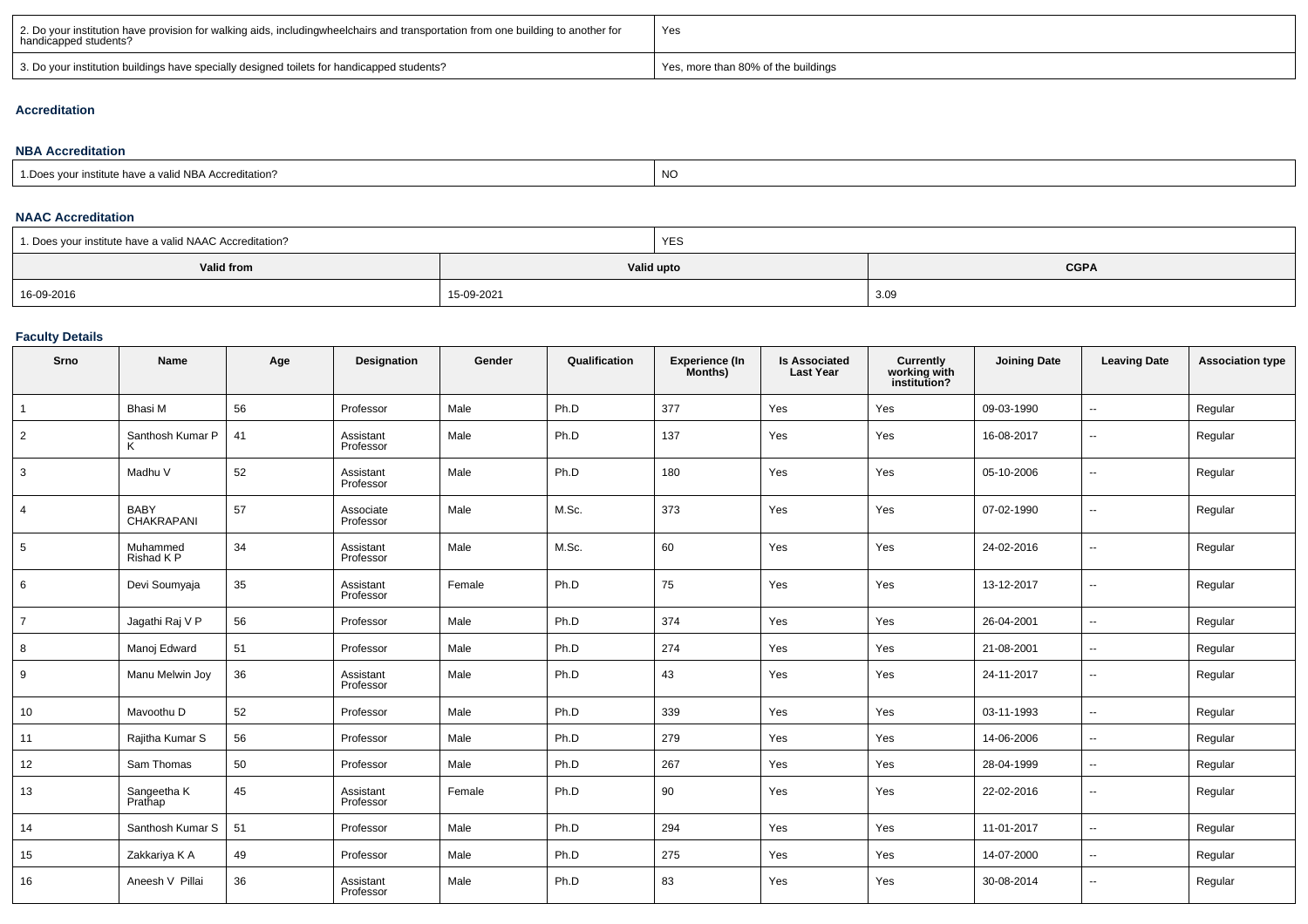| 17 | Arathi Ashok                  | 34 | Assistant<br>Professor | Female | <b>LLM</b> | 82  | Yes | Yes | 29-08-2014 | --                       | Regular |
|----|-------------------------------|----|------------------------|--------|------------|-----|-----|-----|------------|--------------------------|---------|
| 18 | Binu Mole K                   | 46 | Assistant<br>Professor | Female | Ph.D       | 118 | Yes | Yes | 30-08-2014 | --                       | Regular |
| 19 | Harigovind P C                | 36 | Assistant<br>Professor | Male   | Ph.D       | 83  | Yes | Yes | 26-08-2014 | $\overline{\phantom{a}}$ | Regular |
| 20 | Induraj V R                   | 40 | Assistant<br>Professor | Male   | <b>LLM</b> | 83  | Yes | Yes | 27-08-2014 | --                       | Regular |
| 21 | Jean Vinitha Peter            | 47 | Assistant<br>Professor | Female | LLM        | 82  | Yes | Yes | 01-09-2014 | $\overline{\phantom{a}}$ | Regular |
| 22 | Naveen S                      | 39 | Assistant<br>Professor | Male   | <b>LLM</b> | 79  | Yes | Yes | 10-12-2014 | --                       | Regular |
| 23 | Nemat Sheereen                | 46 | Assistant<br>Professor | Female | Ph.D       | 82  | Yes | Yes | 26-09-2014 | $\overline{\phantom{a}}$ | Regular |
| 24 | Preetha <sub>S</sub>          | 39 | Assistant<br>Professor | Female | Ph.D       | 83  | Yes | Yes | 28-08-2014 | --                       | Regular |
| 25 | Seema P S                     | 48 | Associate<br>Professor | Female | Ph.D       | 258 | Yes | Yes | 07-01-2000 | $\overline{\phantom{a}}$ | Regular |
| 26 | Sreejith S                    | 35 | Assistant<br>Professor | Male   | Ph.D       | 83  | Yes | Yes | 04-09-2014 | --                       | Regular |
| 27 | Vani Kesari A                 | 46 | Assistant<br>Professor | Female | Ph.D       | 174 | Yes | Yes | 31-12-2008 | ш,                       | Regular |
| 28 | G Santhosh<br>Kumar           | 48 | Professor              | Male   | Ph.D       | 240 | Yes | Yes | 19-03-2001 | --                       | Regular |
| 29 | Sunil K<br>Narayanankutty     | 57 | Professor              | Male   | Ph.D       | 372 | Yes | Yes | 02-07-1990 | ш,                       | Regular |
| 30 | Sheenu Thomas                 | 51 | Professor              | Female | Ph.D       | 240 | Yes | Yes | 26-03-2001 | --                       | Regular |
| 31 | Krishnapillai Girish<br>Kumar | 58 | Professor              | Male   | Ph.D       | 384 | Yes | Yes | 11-04-1999 | $\sim$                   | Regular |
| 32 | Balakrishna N                 | 57 | Professor              | Male   | Ph.D       | 360 | Yes | Yes | 18-04-1992 | $\sim$                   | Regular |
| 33 | Mini Sekharan                 | 47 | Assistant<br>Professor | Female | Ph.D       | 182 | Yes | Yes | 29-08-2006 | --                       | Regular |
| 34 | Anand M                       | 50 | Assistant<br>Professor | Male   | Ph.D       | 215 | Yes | Yes | 11-05-2003 | --                       | Regular |
| 35 | SHIBU A V                     | 50 | Assistant<br>Professor | Male   | Ph.D       | 72  | Yes | Yes | 07-08-2015 | --                       | Regular |
| 36 | Sabu MK                       | 53 | Professor              | Male   | Ph.D       | 132 | Yes | Yes | 23-12-2016 | $\overline{\phantom{a}}$ | Regular |
| 37 | Priya Rose T                  | 35 | Assistant<br>Professor | Female | Ph.D       | 100 | Yes | Yes | 02-03-2016 | $\sim$                   | Regular |
| 38 | A S Jereesh                   | 35 | Assistant<br>Professor | Male   | Ph.D       | 85  | Yes | Yes | 01-10-2015 | $\sim$                   | Regular |
| 39 | Madhusoodanan K<br>N          | 59 | Professor              | Male   | Ph.D       | 324 | Yes | Yes | 01-07-1995 | $\sim$                   | Regular |
| 40 | Sailaja G S                   | 45 | Professor              | Female | Ph.D       | 88  | Yes | Yes | 31-07-2015 | $\overline{\phantom{a}}$ | Regular |
| 41 | Kailasnath<br>Madanan         | 47 | Professor              | Male   | Ph.D       | 240 | Yes | Yes | 26-03-2001 | $\overline{\phantom{a}}$ | Regular |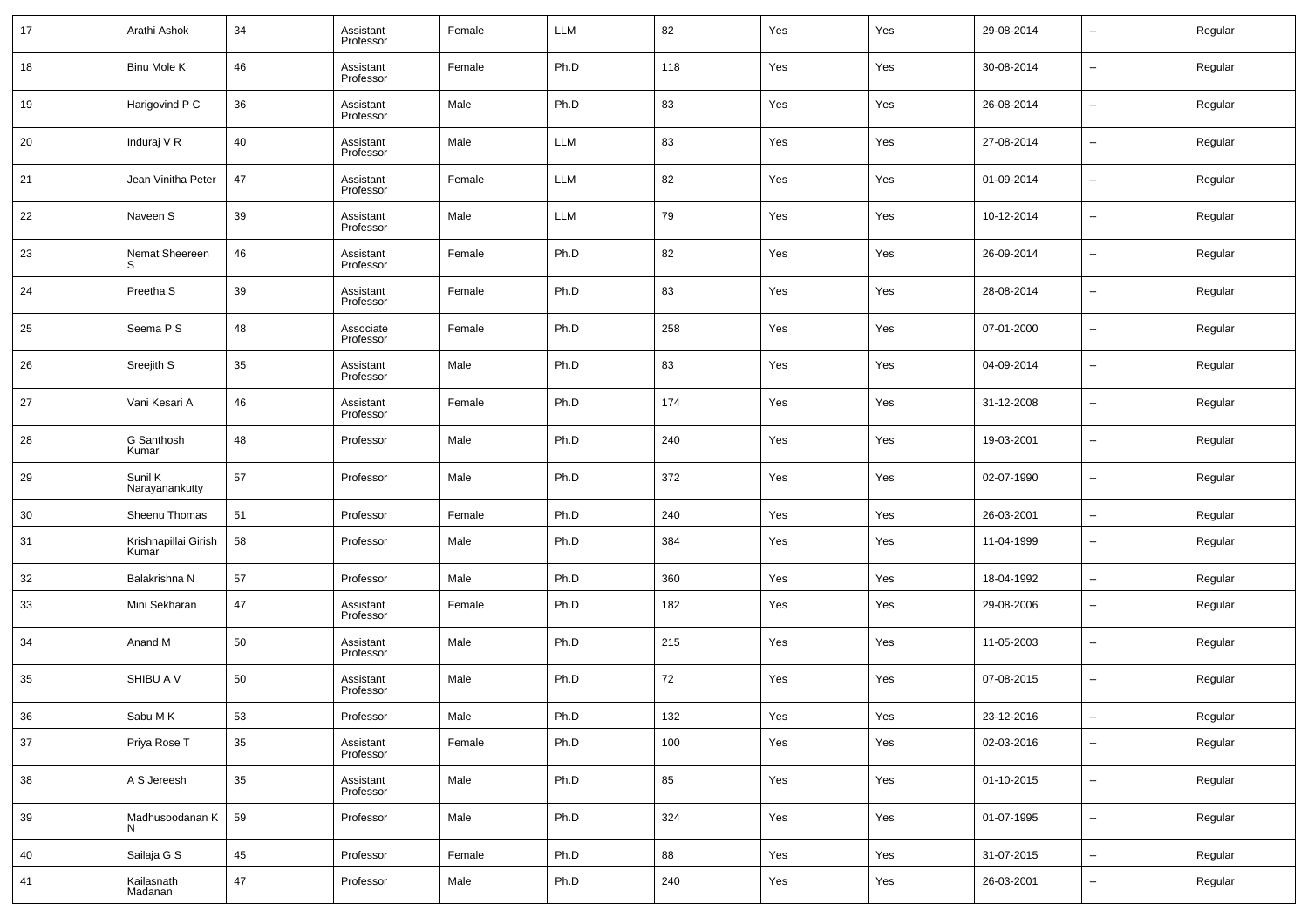| 42 | RAJESH P NAIR                  | 39 | Assistant<br>Professor | Male   | Ph.D   | 73  | Yes | Yes | 27-07-2015 | $\overline{\phantom{a}}$ | Regular |
|----|--------------------------------|----|------------------------|--------|--------|-----|-----|-----|------------|--------------------------|---------|
| 43 | Ajith Vengalloor               | 45 | Assistant<br>Professor | Male   | Ph.D   | 75  | Yes | Yes | 06-08-2015 | $\sim$                   | Regular |
| 44 | Asha<br>Gopalakrishnan         | 53 | Professor              | Female | Ph.D   | 312 | Yes | Yes | 04-06-2001 | $\sim$                   | Regular |
| 45 | <b>Titus K Mathew</b>          | 56 | Professor              | Male   | Ph.D   | 300 | Yes | Yes | 09-01-2007 | $\overline{\phantom{a}}$ | Regular |
| 46 | Harikrishnan<br>Mahadevan      | 53 | Professor              | Male   | Ph.D   | 322 | Yes | Yes | 26-09-2007 | $\overline{\phantom{a}}$ | Regular |
| 47 | N R Nisha                      | 47 | Assistant<br>Professor | Female | Ph.D   | 80  | Yes | Yes | 27-02-2015 | $\overline{\phantom{a}}$ | Regular |
| 48 | Brinda Bala<br>Sreenivasan     | 48 | Assistant<br>Professor | Female | Ph.D   | 259 | Yes | Yes | 07-03-2000 | $\overline{\phantom{a}}$ | Regular |
| 49 | SABU <sub>S</sub>              | 39 | Assistant<br>Professor | Male   | Ph.D   | 73  | Yes | Yes | 09-07-2015 | $\overline{\phantom{a}}$ | Regular |
| 50 | Pramod Gopinath                | 48 | Professor              | Male   | Ph.D   | 228 | Yes | Yes | 04-03-2016 | ٠.                       | Regular |
| 51 | <b>Bijoy Antony Jose</b>       | 37 | Assistant<br>Professor | Male   | Ph.D   | 140 | Yes | Yes | 10-08-2015 | $\overline{\phantom{a}}$ | Regular |
| 52 | Honey John                     | 49 | Professor              | Female | Ph.D   | 288 | Yes | Yes | 01-08-2015 | $\overline{\phantom{a}}$ | Regular |
| 53 | Mariamma Chacko                | 59 | Professor              | Female | Ph.D   | 372 | Yes | Yes | 08-07-1990 | $\sim$                   | Regular |
| 54 | MURALEEDHARA<br>NKB            | 57 | Assistant<br>Professor | Male   | M.Tech | 336 | Yes | Yes | 13-04-1992 | $\overline{\phantom{a}}$ | Regular |
| 55 | Kiran Kumar V B                | 36 | Assistant<br>Professor | Male   | Ph.D   | 75  | Yes | Yes | 24-07-2015 | $\overline{\phantom{a}}$ | Regular |
| 56 | Sankaran P G                   | 55 | Professor              | Male   | Ph.D   | 312 | Yes | Yes | 26-09-1997 | ٠.                       | Regular |
| 57 | Raveendran<br>Sajeev           | 56 | Associate<br>Professor | Male   | Ph.D   | 321 | Yes | Yes | 20-03-2001 | $\overline{\phantom{a}}$ | Regular |
| 58 | A A Mohamed<br>Hatha           | 55 | Professor              | Male   | Ph.D   | 342 | Yes | Yes | 30-08-2006 | $\ddotsc$                | Regular |
| 59 | Kalarickal Aneesh<br>Narayanan | 38 | Assistant<br>Professor | Male   | Ph.D   | 133 | Yes | Yes | 29-09-2015 | $\ddotsc$                | Regular |
| 60 | Pichan<br>Arunachalam          | 57 | Professor              | Male   | Ph.D   | 384 | Yes | Yes | 15-02-1989 | $\ddotsc$                | Regular |
| 61 | <b>BABUCA</b>                  | 58 | Professor              | Male   | Ph.D   | 372 | Yes | Yes | 20-02-1990 | $\ddotsc$                | Regular |
| 62 | Priyaja P                      | 45 | Assistant<br>Professor | Female | Ph.D   | 59  | Yes | Yes | 21-12-2016 | ⊷                        | Regular |
| 63 | Satheesan K                    | 47 | Associate<br>Professor | Male   | Ph.D   | 72  | Yes | Yes | 05-03-2016 | $\sim$                   | Regular |
| 64 | Abhitha K                      | 39 | Assistant<br>Professor | Female | Ph.D   | 155 | Yes | Yes | 28-07-2015 | $\sim$                   | Regular |
| 65 | Manoj Thomas<br>Issac          | 43 | Assistant<br>Professor | Male   | Ph.D   | 165 | Yes | Yes | 19-08-2015 | $\sim$                   | Regular |
| 66 | MALATHY S                      | 44 | Assistant<br>Professor | Female | M.Tech | 228 | Yes | Yes | 28-04-2003 | $\overline{\phantom{a}}$ | Regular |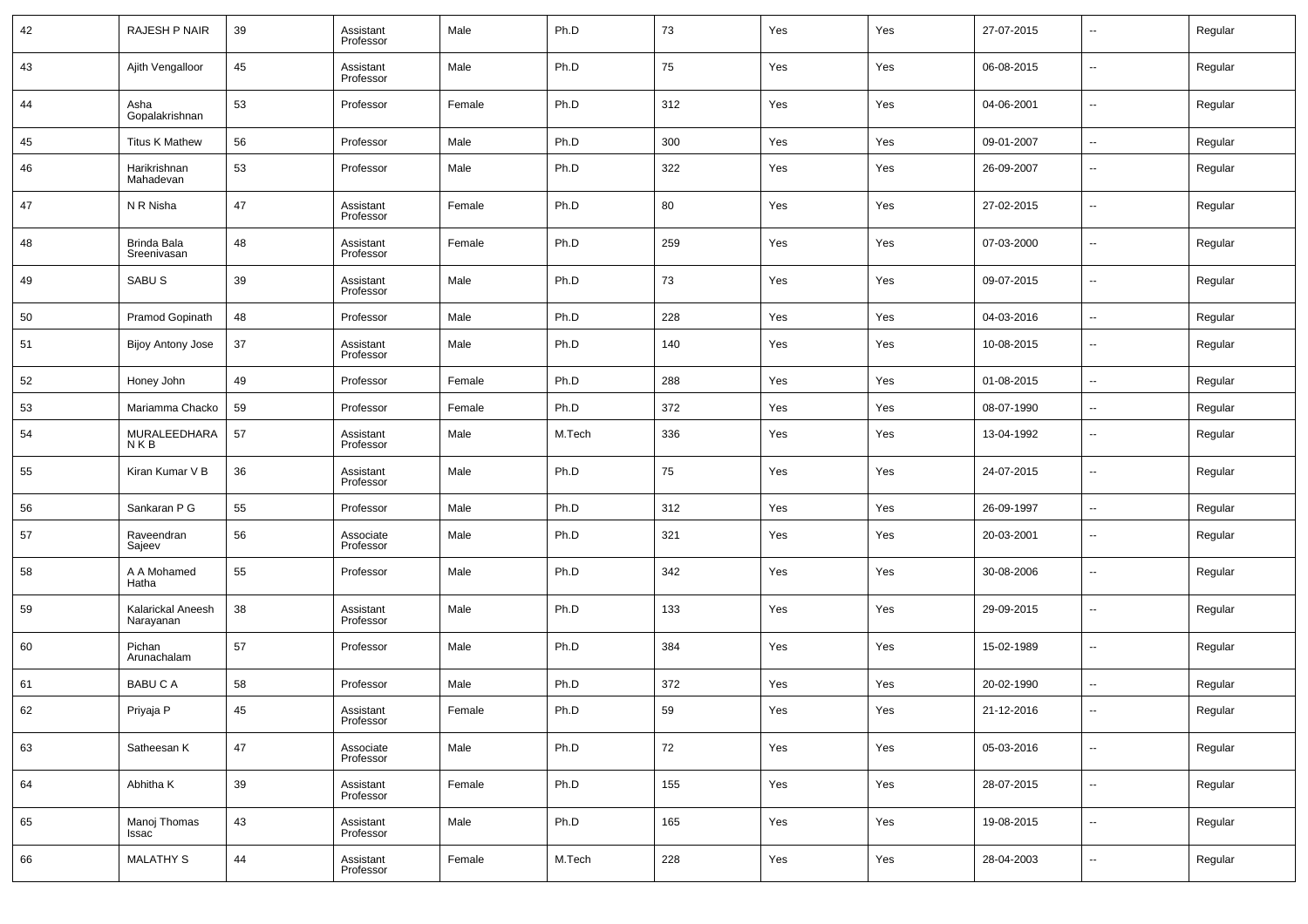| 67 | Ambily A A                          | 35 | Assistant<br>Professor | Female | Ph.D   | 75  | Yes | Yes | 03-08-2015 | --                       | Regular |
|----|-------------------------------------|----|------------------------|--------|--------|-----|-----|-----|------------|--------------------------|---------|
| 68 | Rajesh G                            | 49 | Professor              | Male   | Ph.D   | 276 | Yes | Yes | 05-08-2015 | ш,                       | Regular |
| 69 | Sivasankaran<br><b>Bijoy Nandan</b> | 56 | Professor              | Male   | Ph.D   | 348 | Yes | Yes | 09-11-2006 | $\sim$                   | Regular |
| 70 | Krishnan Ajitha                     | 56 | Professor              | Female | Ph.D   | 324 | Yes | Yes | 10-04-2006 | $\sim$                   | Regular |
| 71 | V Sivanandan<br>Achari              | 53 | Professor              | Male   | Ph.D   | 293 | Yes | Yes | 23-03-2001 | --                       | Regular |
| 72 | VALSAMMA<br><b>JOSEPH</b>           | 50 | Professor              | Female | Ph.D   | 156 | Yes | Yes | 25-08-2008 | $\sim$                   | Regular |
| 73 | Swapna P Antony                     | 38 | Assistant<br>Professor | Female | Ph.D   | 75  | Yes | Yes | 03-01-2017 | --                       | Regular |
| 74 | Mujeeb A                            | 49 | Professor              | Male   | Ph.D   | 324 | Yes | Yes | 03-07-2003 | $\sim$                   | Regular |
| 75 | Supriya<br>Menonkattil<br>Hariharan | 53 | Professor              | Female | Ph.D   | 276 | Yes | Yes | 01-07-1999 | --                       | Regular |
| 76 | Jinu Jacob George                   | 41 | Assistant<br>Professor | Male   | Ph.D   | 74  | Yes | Yes | 07-08-2015 | н.                       | Regular |
| 77 | Sivaprasad K                        | 54 | Professor              | Male   | Ph.D   | 390 | Yes | Yes | 27-06-1986 | н.                       | Regular |
| 78 | MITHUN<br><b>HARIDASTP</b>          | 32 | Assistant<br>Professor | Male   | M.Tech | 71  | Yes | Yes | 30-09-2015 | --                       | Regular |
| 79 | Krishnapillai<br>Sreekumar          | 58 | Professor              | Male   | Ph.D   | 384 | Yes | Yes | 06-11-1999 | --                       | Regular |
| 80 | P G Romeo                           | 59 | Professor              | Male   | Ph.D   | 128 | Yes | Yes | 14-02-2011 | ш.                       | Regular |
| 81 | Jayaraj M K                         | 58 | Professor              | Male   | Ph.D   | 409 | Yes | Yes | 07-08-1992 | --                       | Regular |
| 82 | Ajayakumar P                        | 46 | Assistant<br>Professor | Male   | Ph.D   | 80  | Yes | Yes | 12-02-2015 | --                       | Regular |
| 83 | Raman<br>Sasidharan                 | 59 | Professor              | Male   | Ph.D   | 391 | Yes | Yes | 07-01-2000 | --                       | Regular |
| 84 | Manoj PK                            | 50 | Assistant<br>Professor | Male   | Ph.D   | 327 | Yes | Yes | 01-03-2004 | --                       | Regular |
| 85 | Manu Vaishakh                       | 36 | Assistant<br>Professor | Male   | Ph.D   | 84  | Yes | Yes | 23-02-2016 | --                       | Regular |
| 86 | Lekshmy P R                         | 32 | Assistant<br>Professor | Female | Ph.D   | 72  | Yes | Yes | 24-02-2016 | --                       | Regular |
| 87 | Anantharao<br>Sreekumar             | 57 | Professor              | Male   | Ph.D   | 336 | Yes | Yes | 01-06-1999 | $\sim$                   | Regular |
| 88 | Johny Issac                         | 58 | Professor              | Male   | Ph.D   | 348 | Yes | Yes | 21-04-1999 | ٠.                       | Regular |
| 89 | Prasanth<br>Raghavan                | 44 | Professor              | Male   | Ph.D   | 171 | Yes | Yes | 10-08-2015 | $\sim$                   | Regular |
| 90 | Sudheer C B                         | 59 | Associate<br>Professor | Male   | Ph.D   | 324 | Yes | Yes | 17-03-2001 | $\overline{\phantom{a}}$ | Regular |
| 91 | RATHEESH P M                        | 42 | Assistant<br>Professor | Male   | M.Tech | 216 | Yes | Yes | 02-09-2015 | $\overline{\phantom{a}}$ | Regular |
| 92 | Junaid Bushiri M                    | 52 | Professor              | Male   | Ph.D   | 181 | Yes | Yes | 29-09-2006 | $\overline{\phantom{a}}$ | Regular |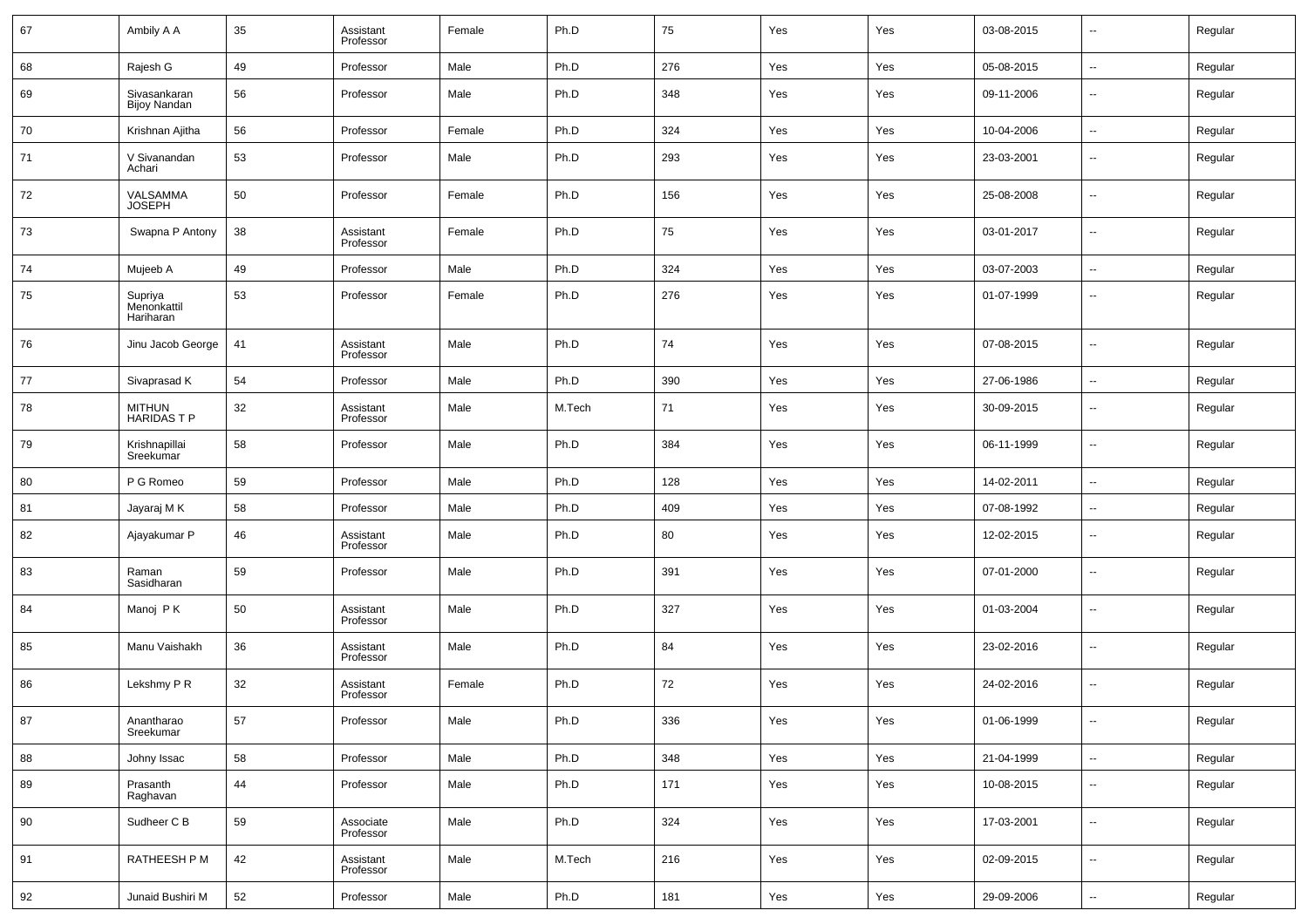| 93  | Balakrishnan<br>Kannan                      | 60 | Professor              | Female | Ph.D   | 348 | Yes | Yes | 15-02-1999 | $\overline{\phantom{a}}$ | Regular |
|-----|---------------------------------------------|----|------------------------|--------|--------|-----|-----|-----|------------|--------------------------|---------|
| 94  | Jayalatha<br>Gopalakrishnan G               | 45 | Associate<br>Professor | Female | Ph.D   | 228 | Yes | Yes | 14-07-2004 | $\overline{\phantom{a}}$ | Regular |
| 95  | Mathiazhagan A                              | 51 | Professor              | Male   | Ph.D   | 306 | Yes | Yes | 22-09-1994 | $\overline{\phantom{a}}$ | Regular |
| 96  | ARUN A<br><b>BALAKRISHNAN</b>               | 32 | Assistant<br>Professor | Male   | M.Tech | 73  | Yes | Yes | 31-07-2015 | $\overline{\phantom{a}}$ | Regular |
| 97  | Sabura Begum                                | 52 | Professor              | Female | Ph.D   | 324 | Yes | Yes | 26-03-2001 | $\sim$                   | Regular |
| 98  | Noufal A                                    | 37 | Assistant<br>Professor | Male   | Ph.D   | 75  | Yes | Yes | 19-08-2015 | $\sim$                   | Regular |
| 99  | Sunoj S M                                   | 48 | Professor              | Male   | Ph.D   | 276 | Yes | Yes | 28-03-2001 | $\overline{\phantom{a}}$ | Regular |
| 100 | Saji Parolil Kuttan                         | 49 | Assistant<br>Professor | Male   | Ph.D   | 251 | Yes | Yes | 31-10-2000 | --                       | Regular |
| 101 | Girish Kumar<br>Kunhangadan<br>Kunhikkannan | 38 | Assistant<br>Professor | Male   | Ph.D   | 105 | Yes | Yes | 29-09-2015 | --                       | Regular |
| 102 | Jyothis V                                   | 36 | Assistant<br>Professor | Male   | M.Tech | 67  | Yes | Yes | 09-12-2015 | $\overline{\phantom{a}}$ | Regular |
| 103 | Padmakumar K B                              | 45 | Assistant<br>Professor | Male   | Ph.D   | 59  | Yes | Yes | 21-12-2016 | $\overline{\phantom{a}}$ | Regular |
| 104 | Abhilash S                                  | 41 | Assistant<br>Professor | Male   | Ph.D   | 72  | Yes | Yes | 31-03-2016 | $\overline{\phantom{a}}$ | Regular |
| 105 | Idicula Sumam<br>Mary                       | 59 | Professor              | Female | Ph.D   | 384 | Yes | Yes | 23-11-1987 | $\sim$                   | Regular |
| 106 | Thomas Kurian                               | 59 | Professor              | Male   | Ph.D   | 403 | Yes | Yes | 14-07-2004 | $\sim$                   | Regular |
| 107 | ROY V PAUL                                  | 57 | Associate<br>Professor | Male   | M.Tech | 271 | Yes | Yes | 01-06-1999 | $\sim$                   | Regular |
| 108 | Manoj<br>Narayanapillai                     | 49 | Professor              | Male   | Ph.D   | 228 | Yes | Yes | 03-10-2006 | --                       | Regular |
| 109 | Sarita Ganapathy<br><b>Bhat</b>             | 53 | Professor              | Female | Ph.D   | 252 | Yes | Yes | 06-01-1999 | ш.                       | Regular |
| 110 | James K C                                   | 54 | Professor              | Male   | Ph.D   | 372 | Yes | Yes | 30-03-2001 | $\sim$                   | Regular |
| 111 | Aneykutty Joseph                            | 59 | Professor              | Female | Ph.D   | 367 | Yes | Yes | 25-09-2006 | ш.                       | Regular |
| 112 | Rajathy<br>Sivalingam                       | 58 | Professor              | Female | Ph.D   | 358 | Yes | Yes | 24-04-1992 | ш.                       | Regular |
| 113 | SAJEEVAN T P                                | 44 | Assistant<br>Professor | Male   | Ph.D   | 156 | Yes | Yes | 23-07-2010 | $\overline{\phantom{a}}$ | Regular |
| 114 | Judy M V                                    | 42 | Professor              | Female | Ph.D   | 108 | Yes | Yes | 21-12-2016 | ц.                       | Regular |
| 115 | Saji K J                                    | 40 | Assistant<br>Professor | Male   | Ph.D   | 144 | Yes | Yes | 05-03-2016 | ٠.                       | Regular |
| 116 | Madhu S Nair                                | 41 | Associate<br>Professor | Male   | Ph.D   | 217 | Yes | Yes | 03-05-2018 | $\overline{\phantom{a}}$ | Regular |
| 117 | Irshad MR                                   | 34 | Assistant<br>Professor | Male   | Ph.D   | 67  | Yes | Yes | 04-10-2017 | ٠.                       | Regular |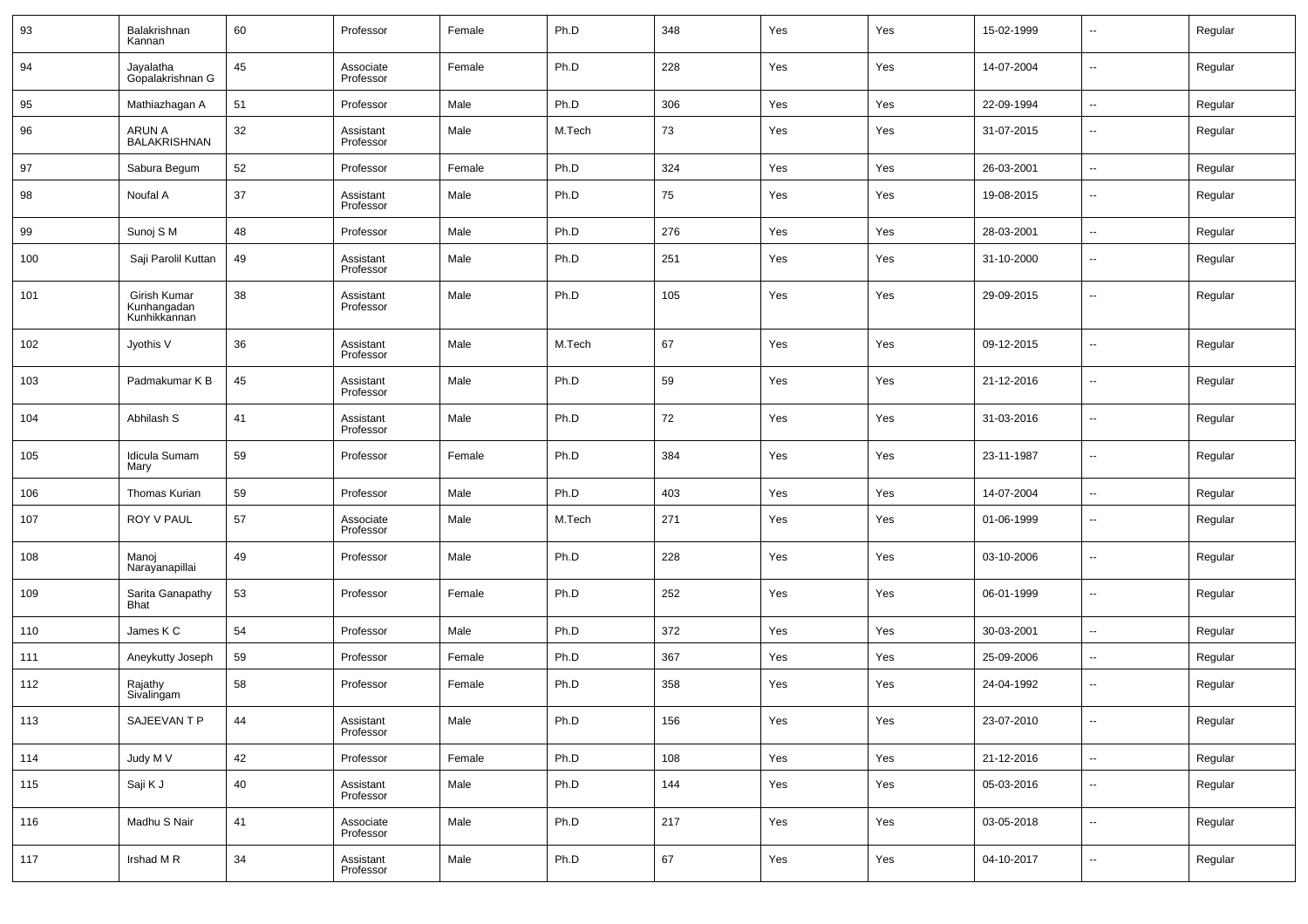| 118 | Jayesh<br>Puthumana        | 39 | Assistant<br>Professor | Male   | Ph.D   | 48  | Yes | Yes | 24-11-2017 | $\overline{\phantom{a}}$ | Regular |
|-----|----------------------------|----|------------------------|--------|--------|-----|-----|-----|------------|--------------------------|---------|
| 119 | Shibin S P                 | 31 | Assistant<br>Professor | Male   | M.Tech | 47  | Yes | Yes | 30-11-2017 | $\overline{\phantom{a}}$ | Regular |
| 120 | Charles Jose               | 34 | Assistant<br>Professor | Male   | Ph.D   | 73  | Yes | Yes | 23-08-2017 | $\sim$                   | Regular |
| 121 | Asha A S                   | 40 | Assistant<br>Professor | Female | Ph.D   | 161 | Yes | Yes | 05-07-2017 | $\overline{\phantom{a}}$ | Regular |
| 122 | Deepthi Das<br>Krishna     | 41 | Assistant<br>Professor | Female | Ph.D   | 180 | Yes | Yes | 28-03-2018 | $\sim$                   | Regular |
| 123 | <b>Tripti S Warrier</b>    | 39 | Assistant<br>Professor | Female | Ph.D   | 93  | Yes | Yes | 28-03-2018 | $\overline{\phantom{a}}$ | Regular |
| 124 | Ratheesh Kumar<br>R T      | 36 | Assistant<br>Professor | Male   | Ph.D   | 42  | Yes | Yes | 03-05-2018 | $\overline{\phantom{a}}$ | Regular |
| 125 | Ratheesh Kumar<br>C S      | 38 | Assistant<br>Professor | Male   | Ph.D   | 94  | Yes | Yes | 02-03-2018 | ⊶.                       | Regular |
| 126 | Nalesh S                   | 38 | Assistant<br>Professor | Male   | Ph.D   | 150 | Yes | Yes | 28-03-2018 | $\overline{\phantom{a}}$ | Regular |
| 127 | Kumari V Y Vidhu           | 37 | Assistant<br>Professor | Female | M.Tech | 102 | Yes | Yes | 28-03-2018 | $\sim$                   | Regular |
| 128 | Mohanan P V                | 57 | Professor              | Male   | Ph.D   | 261 | Yes | Yes | 30-10-1999 | $\sim$                   | Regular |
| 129 | Baby Chakrapani            | 40 | Assistant<br>Professor | Male   | Ph.D   | 71  | Yes | Yes | 06-08-2015 | $\overline{\phantom{a}}$ | Regular |
| 130 | <b>Philip Samuel</b>       | 51 | Professor              | Male   | Ph.D   | 264 | Yes | Yes | 01-06-1999 | $\overline{\phantom{a}}$ | Regular |
| 131 | Sasi Gopalan               | 53 | Professor              | Male   | Ph.D   | 222 | Yes | Yes | 07-01-2003 | $\ddotsc$                | Regular |
| 132 | Kala R                     | 43 | Assistant<br>Professor | Female | Ph.D   | 47  | Yes | Yes | 07-08-2017 | $\overline{\phantom{a}}$ | Regular |
| 133 | Leena R                    | 38 | Assistant<br>Professor | Female | Ph.D   | 47  | Yes | Yes | 17-08-2017 | $\overline{\phantom{a}}$ | Regular |
| 134 | Sebastian Nybin<br>Remello | 31 | Assistant<br>Professor | Male   | Ph.D   | 48  | Yes | Yes | 31-07-2017 | $\overline{\phantom{a}}$ | Regular |
| 135 | Suja Haridas               | 44 | Assistant<br>Professor | Female | Ph.D   | 47  | Yes | Yes | 09-08-2017 | $\overline{\phantom{a}}$ | Regular |
| 136 | Susmita De                 | 39 | Assistant<br>Professor | Female | Ph.D   | 47  | Yes | Yes | 03-08-2017 | $\overline{\phantom{a}}$ | Regular |
| 137 | Midhun M                   | 32 | Assistant<br>Professor | Male   | Ph.D   | 41  | Yes | Yes | 13-02-2018 | $\overline{\phantom{a}}$ | Regular |
| 138 | Habeeb Rahman<br>K         | 33 | Assistant<br>Professor | Male   | Ph.D   | 57  | Yes | Yes | 21-10-2016 | $\sim$                   | Regular |
| 139 | Reju V G                   | 50 | Associate<br>Professor | Male   | Ph.D   | 312 | Yes | Yes | 10-05-2018 | $\sim$                   | Regular |
| 140 | Sunil P S                  | 46 | Associate<br>Professor | Male   | Ph.D   | 84  | Yes | Yes | 04-05-2018 | $\sim$                   | Regular |
| 141 | Vijith V                   | 35 | Assistant<br>Professor | Male   | Ph.D   | 57  | Yes | Yes | 27-10-2016 | $\sim$                   | Regular |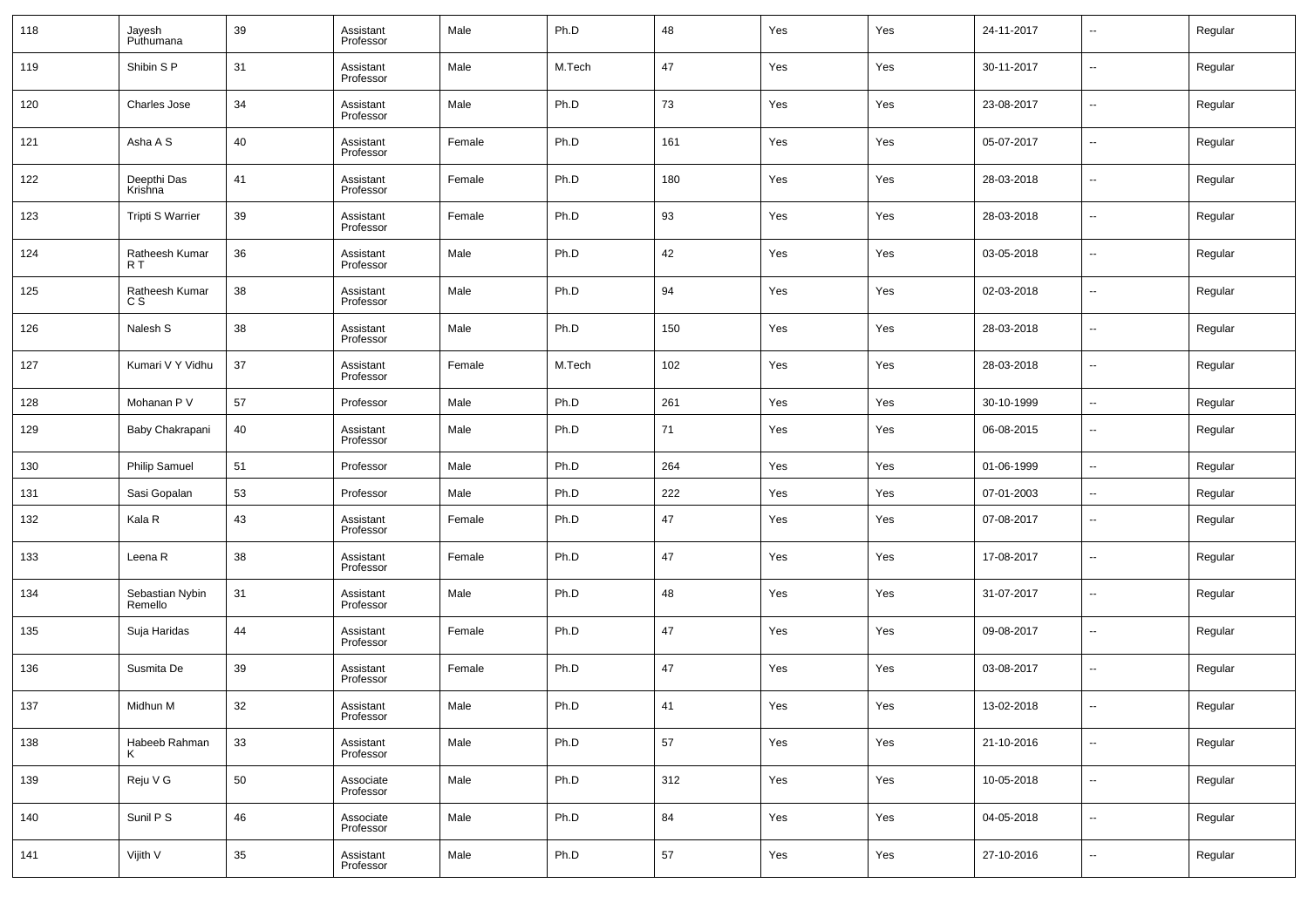| 142 | Anoop K K                                 | 34 | Assistant<br>Professor | Male   | Ph.D   | 49  | Yes | Yes | 29-06-2017 | $\overline{\phantom{a}}$ | Regular |
|-----|-------------------------------------------|----|------------------------|--------|--------|-----|-----|-----|------------|--------------------------|---------|
| 143 | Rhine Kumar<br>Arayakkandi<br>Keechiprath | 32 | Assistant<br>Professor | Male   | Ph.D   | 49  | Yes | Yes | 29-06-2017 | $\overline{\phantom{a}}$ | Regular |
| 144 | Sabeena M                                 | 36 | Assistant<br>Professor | Female | Ph.D   | 49  | Yes | Yes | 29-06-2017 | $\overline{\phantom{a}}$ | Regular |
| 145 | Sasidevan V                               | 35 | Assistant<br>Professor | Male   | Ph.D   | 49  | Yes | Yes | 29-06-2017 | $\overline{\phantom{a}}$ | Regular |
| 146 | Senoy Thomas                              | 39 | Assistant<br>Professor | Male   | Ph.D   | 49  | Yes | Yes | 29-06-2017 | --                       | Regular |
| 147 | Preethy Chandran                          | 35 | Assistant<br>Professor | Female | Ph.D   | 40  | Yes | Yes | 05-03-2018 | --                       | Regular |
| 148 | Manoj E                                   | 39 | Assistant<br>Professor | Male   | Ph.D   | 138 | Yes | Yes | 27-06-2019 | $\overline{\phantom{a}}$ | Regular |
| 149 | Sindhu Mathai                             | 43 | Assistant<br>Professor | Female | Ph.D   | 82  | Yes | Yes | 30-07-2019 | --                       | Regular |
| 150 | Abesh<br>Reghuvaran                       | 37 | Assistant<br>Professor | Male   | Ph.D   | 45  | Yes | Yes | 26-10-2019 | $\overline{\phantom{a}}$ | Regular |
| 151 | Shaiju P                                  | 43 | Assistant<br>Professor | Male   | Ph.D   | 9   | Yes | Yes | 26-10-2019 | $\overline{\phantom{a}}$ | Regular |
| 152 | Rafidha Rehiman<br>ΚA                     | 39 | Assistant<br>Professor | Female | M.Tech | 148 | Yes | Yes | 02-07-2019 | --                       | Regular |
| 153 | Shery Fernandez                           | 48 | Associate<br>Professor | Male   | Ph.D   | 184 | Yes | Yes | 24-07-2019 | $\overline{\phantom{a}}$ | Regular |
| 154 | <b>Aldrin Antony</b>                      | 47 | Associate<br>Professor | Male   | Ph.D   | 175 | Yes | Yes | 30-12-2019 | $\overline{\phantom{a}}$ | Regular |
| 155 | Riju C Issac                              | 50 | Associate<br>Professor | Male   | Ph.D   | 108 | Yes | Yes | 14-06-2019 | $\overline{\phantom{a}}$ | Regular |
| 156 | Suja P Devipriya                          | 47 | Associate<br>Professor | Female | Ph.D   | 128 | Yes | Yes | 07-11-2019 | $\overline{\phantom{a}}$ | Regular |
| 157 | Ancy V P                                  | 48 | Assistant<br>Professor | Female | Ph.D   | 238 | Yes | Yes | 14-06-2019 | $\overline{\phantom{a}}$ | Regular |
| 158 | Harisankar K S                            | 38 | Assistant<br>Professor | Male   | Ph.D   | 90  | Yes | Yes | 11-12-2017 | $\overline{\phantom{a}}$ | Regular |
| 159 | Saji T G                                  | 45 | Associate<br>Professor | Male   | Ph.D   | 187 | Yes | Yes | 12-12-2019 | $\overline{\phantom{a}}$ | Regular |
| 160 | Remya<br>Ramachandran                     | 43 | Assistant<br>Professor | Female | Ph.D   | 71  | Yes | Yes | 27-01-2020 | $\overline{\phantom{a}}$ | Regular |
| 161 | M Rakesh<br>Krishnan                      | 39 | Assistant<br>Professor | Male   | Ph.D   | 163 | Yes | Yes | 30-01-2020 | ш,                       | Regular |
| 162 | Sukumarannair<br>Muraleedharan<br>Nair    | 60 | Professor              | Male   | Ph.D   | 342 | Yes | No  | 18-04-1992 | 31-05-2019               | Regular |
| 163 | Vanaja<br>Karthyayaniamma                 | 60 | Professor              | Female | Ph.D   | 397 | Yes | Yes | 16-03-1998 | ш,                       | Regular |
| 164 | James Kurian                              | 60 | Professor              | Male   | Ph.D   | 336 | Yes | Yes | 15-09-1992 | $\overline{\phantom{a}}$ | Regular |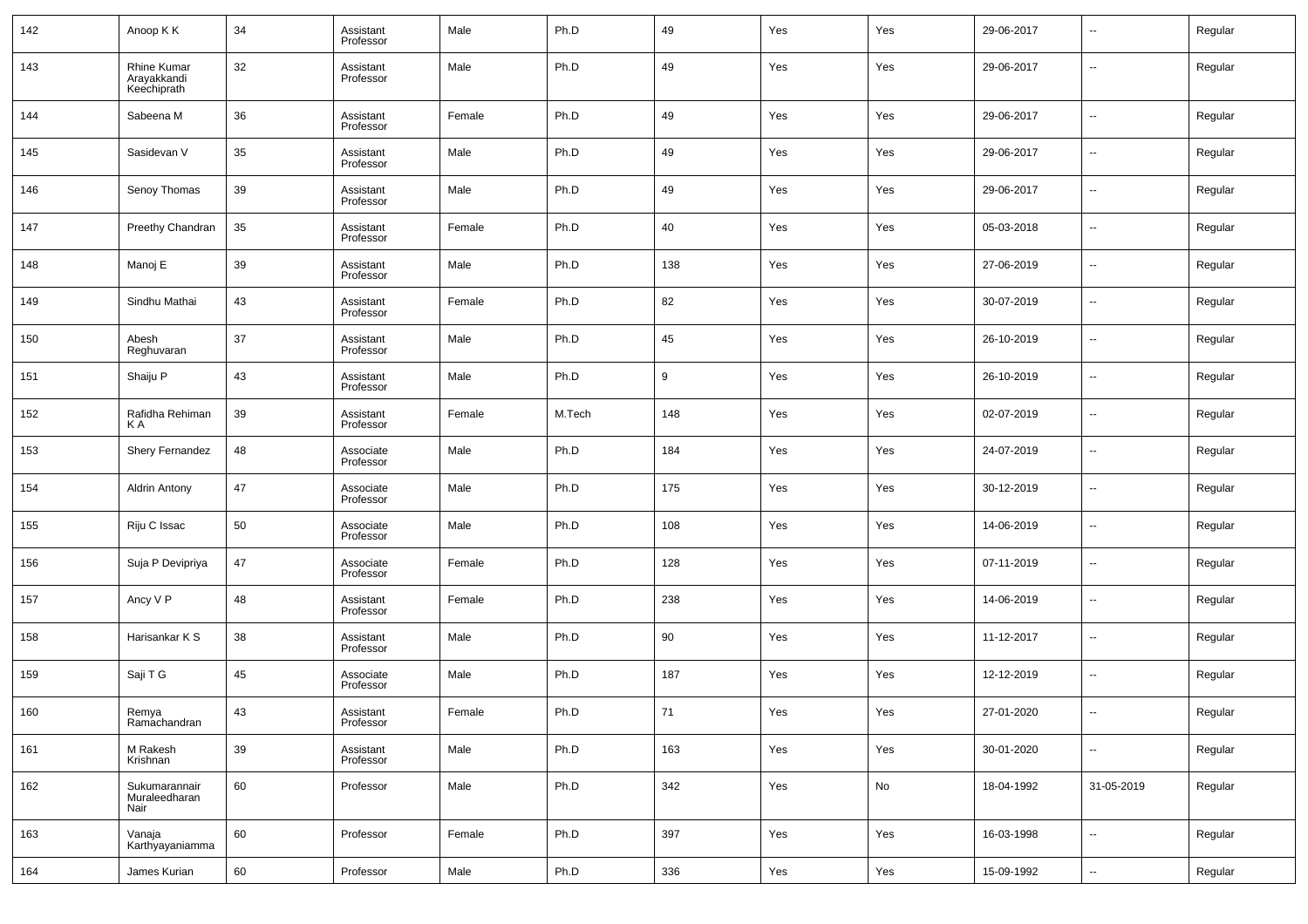| 165 | Chenicherry<br>House Sujatha       | 60 | Professor              | Female | Ph.D | 283 | Yes | Yes | 16-03-2001 | $\sim$                   | Regular                |
|-----|------------------------------------|----|------------------------|--------|------|-----|-----|-----|------------|--------------------------|------------------------|
| 166 | Usha K                             | 53 | Professor              | Female | Ph.D | 153 | Yes | Yes | 23-07-2019 | $\overline{\phantom{a}}$ | Regular                |
| 167 | Sukumarapillai<br><b>Harikumar</b> | 62 | Other                  | Male   | Ph.D | 408 | Yes | Yes | 30-12-2006 | --                       | Adhoc /<br>Contractual |
| 168 | Tyson Sebastian                    | 31 | Assistant<br>Professor | Male   | Ph.D | 27  | Yes | Yes | 13-08-2018 | ц.                       | Adhoc /<br>Contractual |
| 169 | Arun Gopi                          | 34 | Assistant<br>Professor | Male   | Ph.D | 55  | Yes | Yes | 13-12-2017 | --                       | Adhoc /<br>Contractual |
| 170 | Sreerekha P R                      | 46 | Assistant<br>Professor | Female | Ph.D | 28  | Yes | Yes | 12-09-2018 | --                       | Adhoc /<br>Contractual |
| 171 | Renjini D                          | 45 | Associate<br>Professor | Female | Ph.D | 209 | Yes | Yes | 26-02-2016 | --                       | Adhoc /<br>Contractual |
| 172 | <b>Bini P Pathrose</b>             | 36 | Assistant<br>Professor | Female | Ph.D | 82  | Yes | Yes | 17-07-2017 | --                       | Adhoc /<br>Contractual |
| 173 | Elizabeth George                   | 46 | Assistant<br>Professor | Female | Ph.D | 281 | No  | Yes | 03-08-2020 | --                       | Adhoc /<br>Contractual |
| 174 | K M Santosh                        | 55 | Assistant<br>Professor | Male   | Ph.D | 268 | Yes | Yes | 04-09-2007 | --                       | Adhoc /<br>Contractual |
| 175 | Lix John K                         | 36 | Assistant<br>Professor | Male   | Ph.D | 136 | Yes | Yes | 25-02-2015 | --                       | Adhoc /<br>Contractual |
| 176 | George Joseph                      | 36 | Assistant<br>Professor | Male   | Ph.D | 155 | Yes | Yes | 22-02-2016 | --                       | Adhoc/<br>Contractual  |
| 177 | Beena Mary John                    | 34 | Assistant<br>Professor | Female | Ph.D | 91  | Yes | Yes | 19-12-2019 | --                       | Adhoc /<br>Contractual |
| 178 | Ramesh Babu T                      | 65 | Other                  | Male   | Ph.D | 336 | Yes | Yes | 15-04-1992 | --                       | Adhoc/<br>Contractual  |
| 179 | Meera Bai M                        | 65 | Other                  | Female | Ph.D | 348 | Yes | Yes | 07-01-1991 | $\overline{\phantom{a}}$ | Adhoc /<br>Contractual |
| 180 | Narayanan K P                      | 64 | Other                  | Male   | Ph.D | 346 | Yes | Yes | 04-08-1991 | $\overline{\phantom{a}}$ | Adhoc /<br>Contractual |
| 181 | K T Thomson                        | 64 | Other                  | Male   | Ph.D | 355 | Yes | Yes | 09-12-1990 | $\overline{\phantom{a}}$ | Adhoc/<br>Contractual  |
| 182 | B Madhusoodana<br>Kurup            | 65 | Other                  | Male   | Ph.D | 336 | Yes | Yes | 24-04-1992 | --                       | Adhoc /<br>Contractual |
| 183 | м<br>Chandhrasekhara               | 64 | Other                  | Male   | Ph.D | 408 | Yes | Yes | 03-08-1983 | $\overline{\phantom{a}}$ | Adhoc /<br>Contractual |
| 184 | Manickam V                         | 41 | Assistant<br>Professor | Male   | Ph.D | 110 | Yes | Yes | 01-03-2018 | $\overline{\phantom{a}}$ | Adhoc /<br>Contractual |
| 185 | Manjusha S                         | 47 | Assistant<br>Professor | Female | Ph.D | 83  | Yes | Yes | 01-07-2019 | $\overline{\phantom{a}}$ | Adhoc /<br>Contractual |
| 186 | Viji V                             | 36 | Assistant<br>Professor | Female | Ph.D | 86  | Yes | Yes | 24-09-2018 | $\overline{\phantom{a}}$ | Adhoc /<br>Contractual |
| 187 | Sheena M A                         | 37 | Assistant<br>Professor | Female | Ph.D | 35  | Yes | Yes | 24-09-2018 | $\overline{\phantom{a}}$ | Adhoc /<br>Contractual |